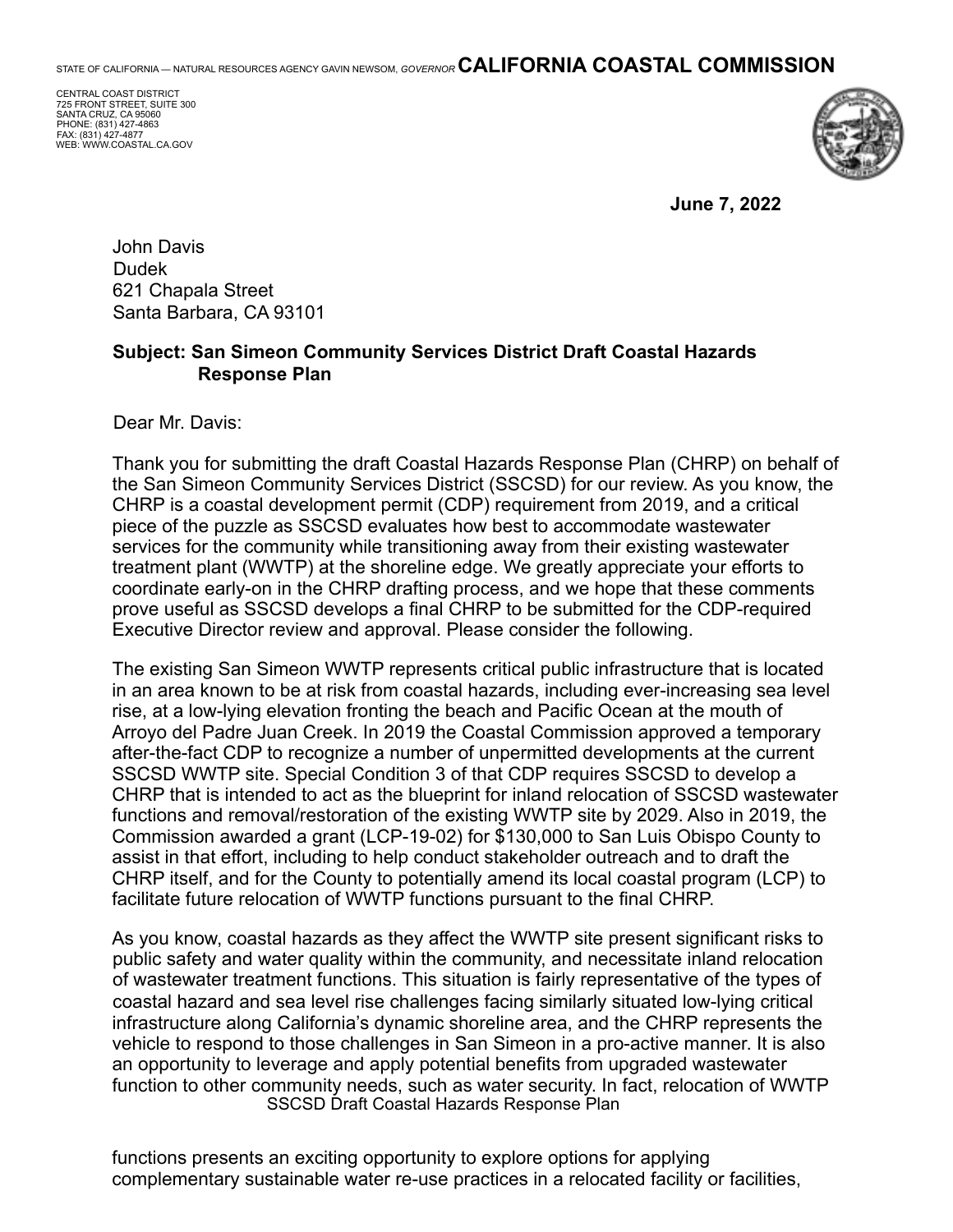such as through implementing tertiary water recycling and groundwater injection. It also presents an opportunity for partnerships with State Parks, the County, and the Cambria CSD where efficiencies may be gained and/or other constraints (such as water supply in Cambria) alleviated. In other words, the CHRP should be envisioned not only as a vehicle to prevent damage to and disruption of critical public wastewater services, but also for its potential to provide complementary benefits, including the ways in which it might be able to facilitate actions toward long-term sustainable water resource management in this part of northern San Luis Obispo County.

Thus, the intent of the CHRP is to provide the San Simeon community, County decision makers, stakeholder and agencies, other interested parties, and the Coastal Commission with the type of detailed information necessary on each of the steps that will be necessary to transition wastewater services in the way described above, including to provide for public participation, outreach and engagement with potential partners, and measures to allow adaptation along the way. Due to the complexities involved, and the 2029 ultimate deadline, we believe that it probably makes the most sense for the CHRP to be made up of a series of components that can tackle individual issues and needs in sequence, where subsequent components can build on what came before. In such a scenario, we would envision such components being submitted to the Commission over the course of the next two years, with the overall package (and the final CHRP) all submitted by July 11, 2024 (i.e., to meet CDP extended deadlines).1 The idea is that alternatives can be identified (e.g., WWTP in a different location, dispersed wastewater functions at a series of different locations, partnerships with nearby communities/entities, etc.) and evaluated, including through establishing clear evaluation criteria and a process to incorporate input from others into the alternative selection process. Below, we walk through how such a process might be envisioned, where instead of one final CHRP being submitted in the short term for Executive Director review and approval, and series of CHRP sub-components are submitted for such review and approval in sequence, each building on the prior sub-components, until ultimately a complete and final CHRP can be approved

## *Stakeholder List*

The grant agreement requires SSCSD to develop a list of key stakeholders<sup>2</sup> with which it will coordinate on CHRP development and implementation, including eventual relocation of WWTP functions. The CDP further requires that the CHRP be developed in coordination with appropriate staff and agencies at San Luis Obispo County, the Regional Water Quality Control Board (RWQCB), and any other relevant agencies with a say in proposed relocated wastewater functions. We would expect that a stakeholder list would be able to be submitted in short order, and certainly by August 2022.

2 Stakeholders are required to include local, regional, state, and federal agencies, as well as landowners and other interested parties.

#### Page 2 SSCSD Draft Coastal Hazards Response Plan

## *Outreach Plan*

The grant agreement requires SSCSD to coordinate and communicate with both identified stakeholders and other interested parties. In addition, the grant agreement

<sup>1</sup> The final CHRP is actually required to be submitted by July 11, 2022, but, and consistent with the direction in this letter, the Executive Director is willing to extend that deadline up to July 11, 2024.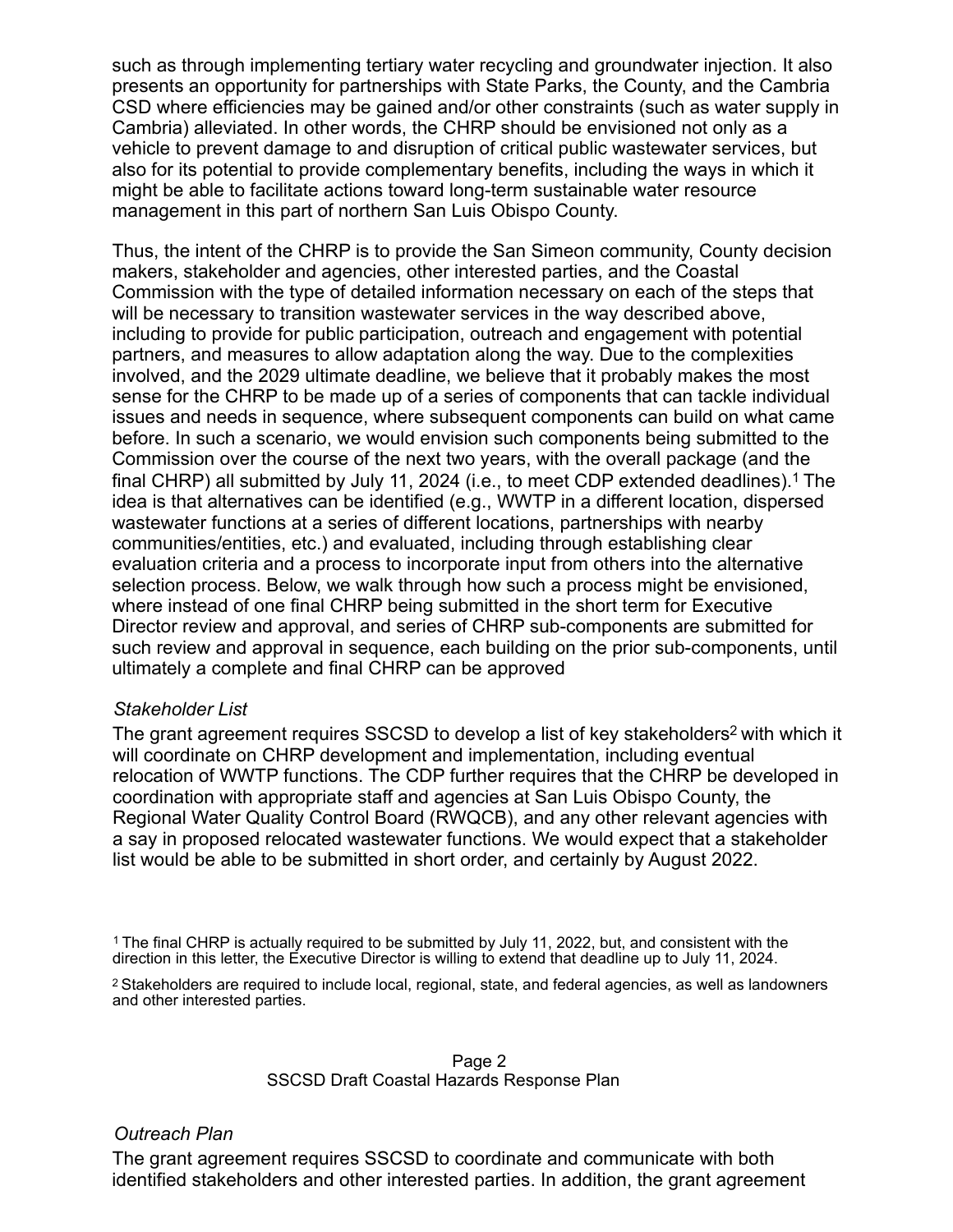requires SSCSD to facilitate up to eight stakeholder meetings with relevant agencies with authority over the WWTP and/or relocated wastewater functions, as well as with any landowners of potential relocation sites and technical specialists, to discuss and identify the type of potential project alternatives described above.

In its current form, the draft CHRP already identifies 3 relocation site alternatives. However, such a CHRP structure firmly puts the cart ahead of the horse in this process. In addition to the problem that such selection presupposes the alternative to be pursued is a new WWTP in a new location, which may or may not be the outcome of the CHRP process, it does not appear that these sites were selected based on any stakeholder/ public input. While overlapping, the CHRP needs to accommodate for both outreach and alternatives identification, where both necessarily inform each other. For example, before any alternatives or alternative sites are selected, we recommend gathering input from the San Simeon community, San Luis Obispo County staff and electeds, State Parks, RWQCB, Cambria CSD, Hearst Ranch, and other stakeholders regarding potential alternatives and options, including in terms of potential partnerships. Such discussions need to form the basis of identifying potential alternatives for addressing wastewater functions in a different way and out of harm's way that will be further evaluated moving forward. We also recommend reaching out to both the City of Morro Bay and the Cayucos Sanitary district to discuss their WWTP relocation processes and lessons learned from those efforts, particularly as it relates to community water security. In addition, we recommend meaningfully engaging with low-income and environmental justice communities who are likely to be impacted by relocation of WWTP functions. Further, in the draft plan only one public workshop presentation is required during the "rough screening" and "fine screening" phases, and we strongly believe that public outreach and solicitation of public input need to be greatly expanded, and expect it will be necessary to bolster the CHRP significantly in this respect. We would expect that an outreach plan would be able to be submitted by October 2022.

## *Alternatives Identification*

The draft CHRP lists a set of criteria for identifying alternative sites (on pages 15 and 16), where these criteria include environmental constraints and LCP consistency (i.e., coastal hazards, public access and recreation, visual resources, cultural resources, biological/marine resources, agricultural resources, land use compatibility, etc.); logistics (i.e., proximity to existing wastewater collection/conveyance facilities, site suitability, site availability, landowner rights, legal restrictions, regulatory restrictions, recycled water initiatives, etc.); and economic factors (i.e., economic feasibility, etc.). While appropriate for site selection, the CHRP seems to misunderstand the requirement that alternatives be developed to address wastewater function in a different way, which alternatives may include a singular and more inland WWTP, but also may include any number of other options (e.g., partnerships and combined systems, dispersed systems, etc.) that also need to be explored. Thus, the alternatives identification piece needs to be expanded to account for a more robust identification of alternatives, and not so much a focus on alternative sites. The latter is important, yes, but potential site needs will be

Page 3 SSCSD Draft Coastal Hazards Response Plan

dictated by the type of alternative ultimately pursued. In addition, and as alluded to above, we believe it is very important for the SSCSD to consider community water security, and alternatives and permutations that can accommodate tertiary treatment, water recycling and beneficial reuse. In addition, and as required by both the CDP and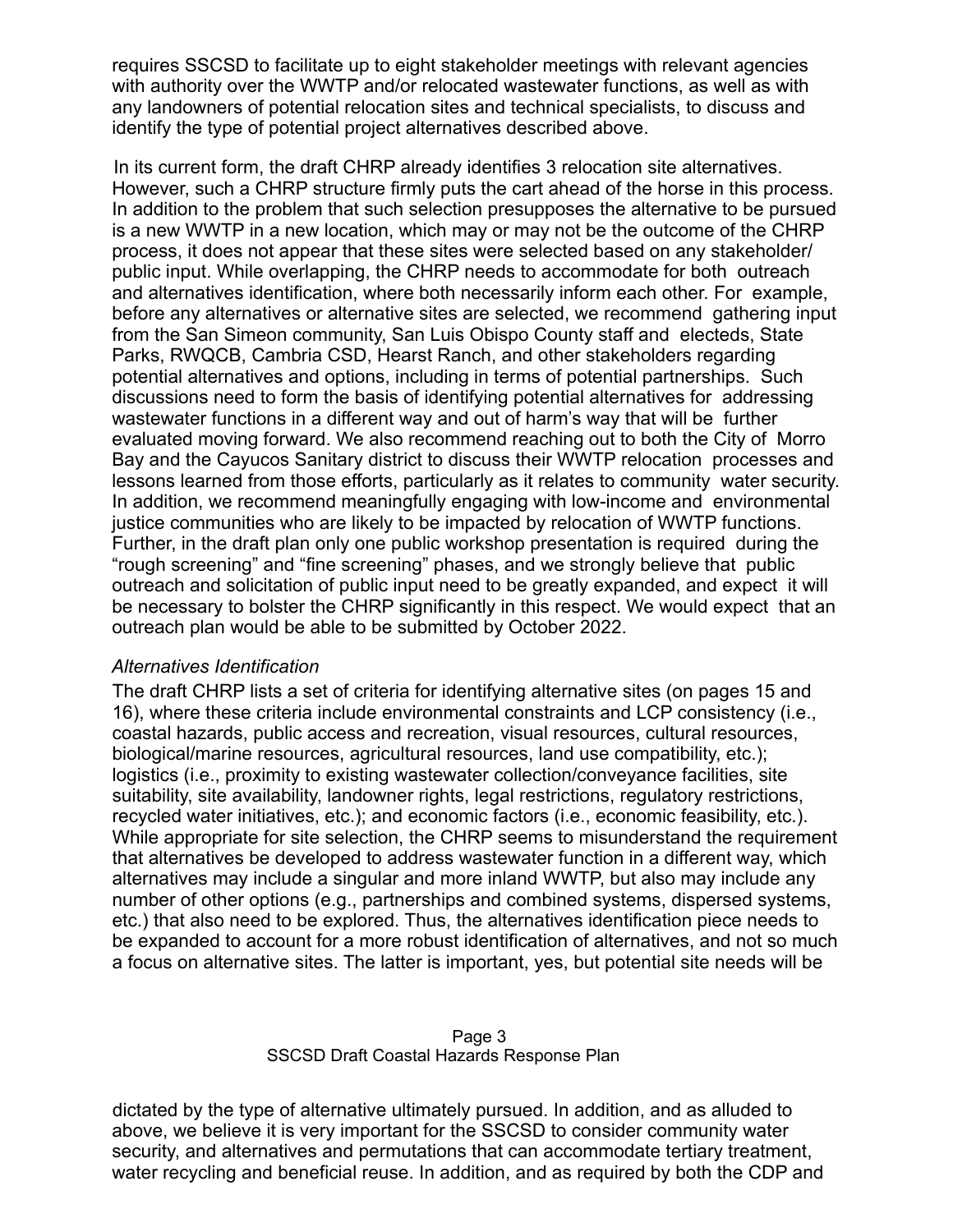the grant agreement, removal of the ocean outfall must be considered in all cases as well.

In many ways the success of the overall relocation project will be dictated by the nature of alternative identification and analysis, and this is the crux of the question to be answered by this overall process. While we expect the actual evaluation of potential alternatives to take some time, we also believe it is reasonable to expect that the SSCSD can use the process identified above, including effective outreach, to identify potential alternatives to be further evaluated by February 2023.

## *Alternatives Analysis*

The key step in the overall success of this process will be an evaluation of the potential alternatives as a means of identifying a preferred outcome. Critically, alternatives identified will need to be analyzed across the same evaluation criteria and to similar levels of detail. The analysis must evaluate the coastal resource implications of each potential alternative and also provide details regarding the mechanisms, costs, and funding options for such an alternative to be realized.<sup>3</sup> In all cases, expected costs and methods to decommission the existing WWTP and to restore and dedicate the site, as required by Special Condition 10 of the CDP, also need to be provided. Finally, the grant agreement requires the CHRP to include coastal hazards evaluation for all alternatives, where such analysis must be based on best available science,<sup>4</sup> and must address all potential impacts, including related to groundwater,<sup>5</sup> increased erosion, $6$  and

3 Where any costs associated with new and/or upgraded outfall pipelines, pumps, and/or lift stations deemed necessary (including rerouting of sewer pipes to a relocated facilities, etc.) also need to be included for each alternative.

4 The Commission currently considers the State of California Sea-Level Rise Guidance (OPC 2018) (and the related Rising Seas in California: An Update on Sea-Level Rise Science report) to be the best available science on sea level rise in California. Both the 2018 OPC guidance and the Commission's 2021 critical infrastructure guidance ("Critical Infrastructure at Risk: Sea Level Rise Planning Guidance for California's Coastal Zone") recommend evaluating the extreme risk aversion (also called H++) scenario for critical infrastructure projects such as this. Another important factor to consider is that the dynamic and corrosive nature of coastal environments can cause infrastructure failure before nationwide lifespan averages, and this too must be accounted for in the CHRP.

5 Sea level rise can cause groundwater tables to rise, which may damage wastewater facilities and increase the inflow and infiltration of fresh and saline water into wastewater pipes. The draft CHRP does not consider groundwater hazards, however, the CoSMos Our Coast, Our Future hazard map shows groundwater tables emergent, very shallow, or shallow at or adjacent to Alternative Site A with as little as approximately 3 feet of sea level rise. The CHRP must consider potential groundwater hazard issues, including related to sea level rise, for all alternatives.

6 The draft CHRP indicates that the CHRP will consider both shoreline and bluff erosion, but does not indicate whether the CHRP will consider long-term erosion and related hazard changes associated with sea level rise; the CHRP must consider these changes as well.

#### Page 4 SSCSD Draft Coastal Hazards Response Plan

flooding.7 We believe it is reasonable to expect such analysis to take six months, and thus to be complete by August 2023.

## *Selection of Preferred Alternative*

Once alternatives have been evaluated, including through additional public and stakeholder outreach to garner input, SSCSD will need to identify a preferred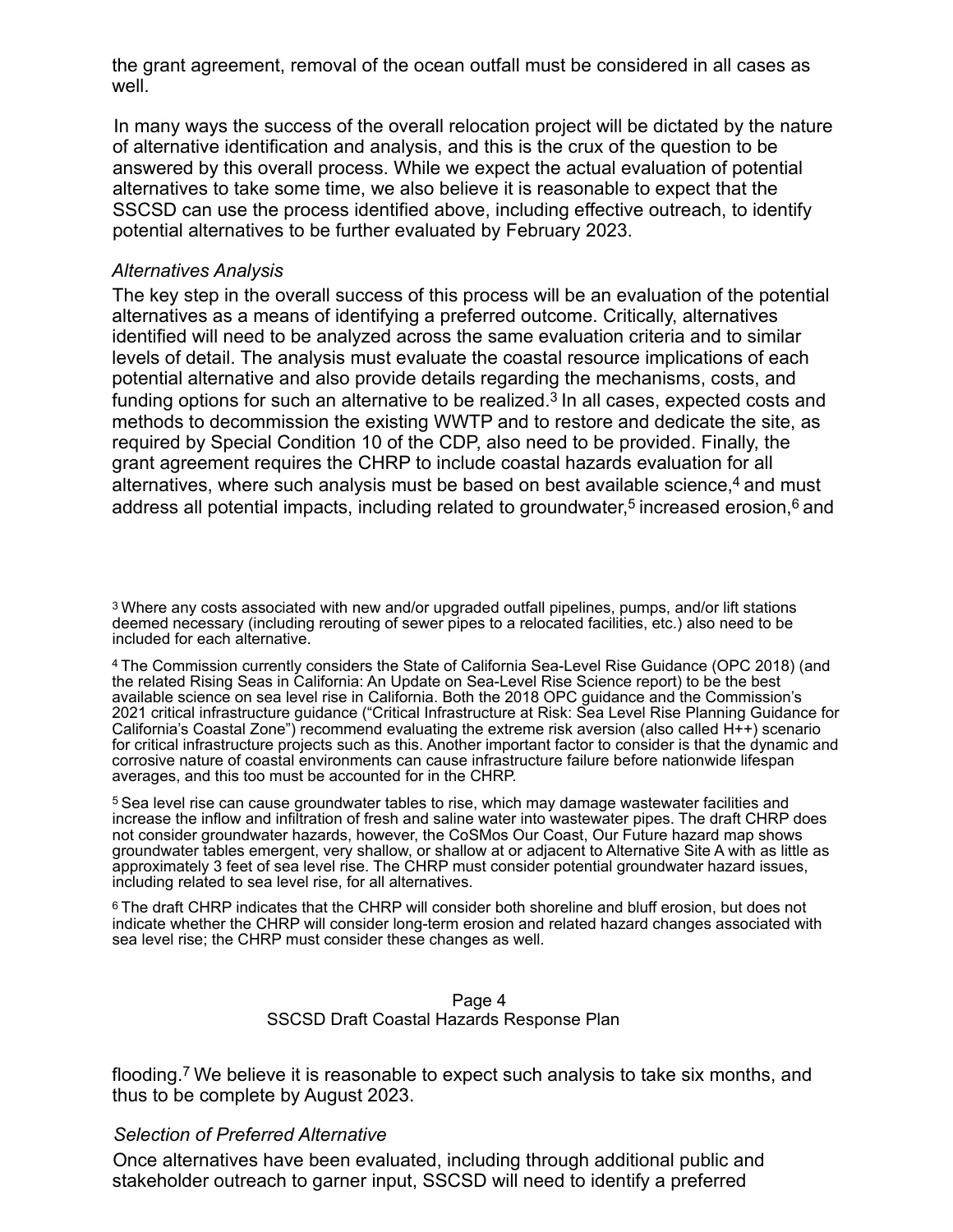alternative. The fine screening approach identified in the draft CHRP could be applied at this stage, but ultimately this selection exercise is an evaluation of relative costs and benefits of the alternatives considered, and identification of the alternative that ideally leads to the least coastal resource impacts and the most community benefits at the least cost. Of course, there may be trade-offs in such a consideration, but this can also be conceptualized as a search for the least environmentally damaging feasible alternative, and then further fleshing out project parameters (including mechanisms, costs, funding options, etc.) and timing (including expected timeframes for any necessary land acquisition, planning, permitting, design, construction, etc.). This should be able to be accomplished by the end of 2023.

# *Final CHRP*

After all of those steps are complete, then a final CHRP can be reviewed and approved by the Executive Director, and subsequently implemented to ensure project completion no later than the CDP's deadline for same, namely July 11, 2029. We believe that the above schedule is reasonable, but we would expect that there may be some variation in the dates, including in response to unforeseen issues along the way, and thus suggest that the final CHRP (i.e., a compilation of each of the subcomponents described above) be submitted no later than July 11, 2024. That timing provides for some scheduling and adaptation flexibility along the way, and also aligns with the required CDP compliance check-in date (i.e., also July 11, 2024, pursuant to Special Condition 2 of the CDP). Such a schedule would also require the Executive Director to extend the deadline for CHRP submittal from July 11, 2022 to July 11, 2024, which is allowed by the CDP for good cause, and we are willing to do that in this case provided we reach agreement on a path forward, including in terms of both substance (including as described herein) and timeline. On the former, and to be clear, all aspects of CHRP development, including all subcomponents, are required to be consistent with the terms and conditions of the CDP, and that should provide the overall touchstone in all cases as this process proceeds.

So, after you've had a chance to review this, including with your client, let's set up a time to discuss any questions you have and/or issues you may see, and walk through next steps towards a final CHRP. No matter what, we thank you again for the opportunity for us to provide draft CHRP input, and hope that these suggestions make sense and provide a good roadmap to reaching the required conclusions. We look forward to continued collaboration to ensure compliance with the CDP, and to eventually result in the successful relocation of wastewater treatment functions out of

7 The draft CHRP does not state what types of flooding hazards the analysis will consider. The CHRP should consider flooding impacts from both inundation and storm events, all as effected by sea level rise over time, and including 100-year storms over the design life of wastewater infrastructure components.

#### Page 5 SSCSD Draft Coastal Hazards Response Plan

harm's way. Please feel free to contact me by email at Esme.Wahl@coastal.ca.gov or by phone at (831) 427-4864 at any time.

Sincerely,